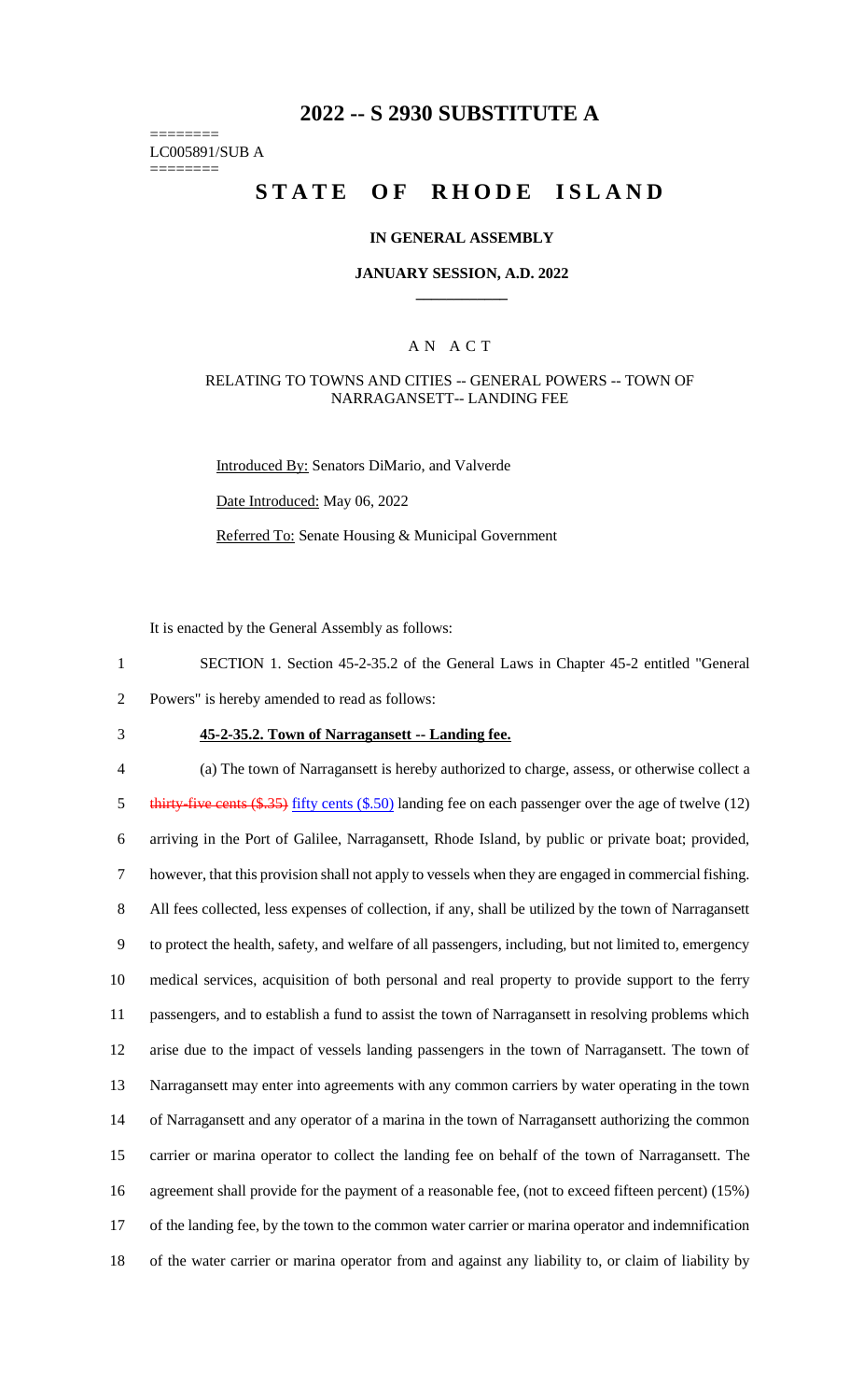third parties, arising from the collection of the boarding fee. All such common carriers shall collect the landing fee on behalf of the town of Narragansett, by including the amount of the fee in its rate and charge to adult passengers without the necessity of approval of the landing fee from the public utilities commission ("PUC") or the division of public utilities and carriers ("DPUC") under Title 39. The landing fee authorized by this chapter does not apply to any persons receiving free transportation from the public utility under § 39-2-5. The town council of the town of Narragansett shall promulgate rules and regulations to implement the provisions of this section. The town of Narragansett may seek no fees from the common carriers other than those set forth in this section; provided, however, that this sentence shall not preclude the taxation of property, but not the vessels, of the common carriers pursuant to Title 44.

 (b) The rate relief previously authorized by the PUC for Interstate Navigation Company in 1997 (PUC Docket No. 2484) which authorized the increase of Interstate Navigation Company's rates (except the Block Island Passenger Commuter Rate) by one and four-tenths percent (1.4%) in order to pay for property taxes assessed against Interstate Navigation Company's vessels by the town of Narragansett shall continue in full force and effect until June 1, 2002. Notwithstanding the restriction placed by the PUC on the money collected by Interstate Navigation Company pursuant to this rate relief, the money shall be disposed of as follows: (1) from the monies collected as of June 30, 2001, Interstate Navigation Company shall make a one time payment to the town of Narragansett of eighty-five thousand dollars (\$85,000) and the town of Narragansett shall be authorized to retain the fifteen thousand dollars (\$15,000) previously paid to it by Interstate Navigation Company; (2) the balance of the funds collected as of June 30, 2001, are to be invested in equipment and facilities to serve the rate payers of Interstate Navigation Company subject to DPUC subsequent verification of that investment. If a dispute arises regarding the disposition of the funds as set forth in this section, then the DPUC or Interstate Navigation Company may petition the PUC for review, and the decision of the PUC shall be final and binding and not appealable. For purposes of this section, the use of such funds by Interstate Navigation Company for: (1) the repair 27 and/or replacement of the bulkhead and related facilities at Interstate's Block Island facility; or (2) Interstate's expenses related to the construction of its new terminal facility in Galilee, including the construction of facilities for the connector road lots; and/or (3) the pre-payment of principal and related pre-payment fees on the loan outstanding for the M/V Block Island, shall be deemed to be equipment and facilities that serve the rate payers of Interstate Navigation and shall not be subject to any prior review or approval by the DPUC and/or PUC; provided that subsequent verification and approval shall remain within the purview of the DPUC and PUC for rate making purposes. Any expenditures out of the funds collected as of June 30, 2001, for any other purposes shall require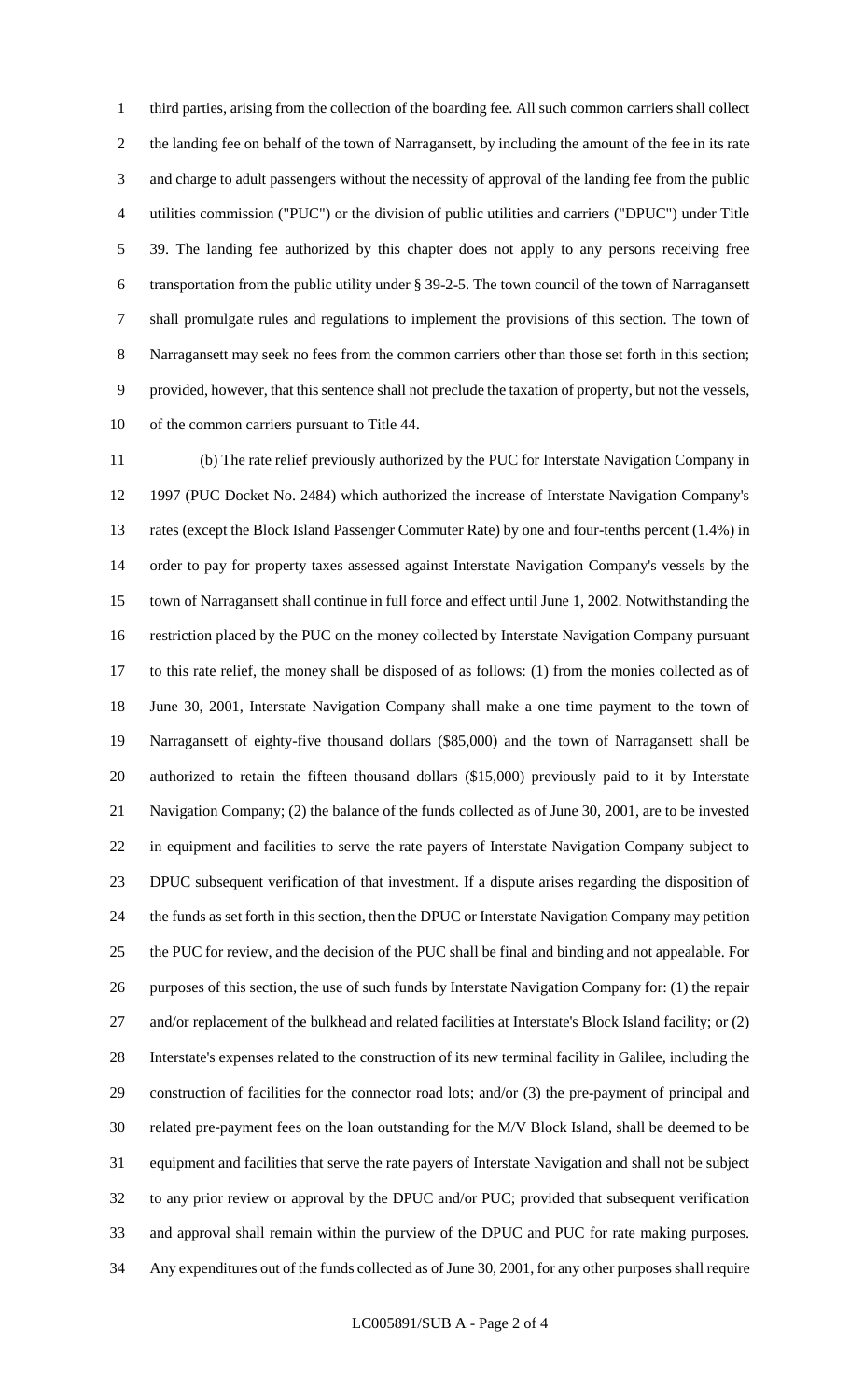the prior approval of the DPUC to assure that the proposed expenditures are in the best interest of the rate payers. If a dispute arises between Interstate Navigation Company and the DPUC as to such proposed expenditures, then the DPUC or Interstate Navigation Company may petition the PUC for review.

 (c) From the funds collected between July 1, 2001 and May 31, 2002, one-third (⅓) of the total shall be paid to the town of Narragansett in June, 2002, and the balance shall be retained by Interstate Navigation Company to be invested in equipment and facilities to serve the rate payers of Interstate Navigation Company. Interstate Navigation Company shall be required to obtain the prior approval of the DPUC in order to expend these funds. If a dispute arises regarding the disposition of these funds as set forth in this section, the DPUC or Interstate Navigation Company may petition the PUC for review.

 (d) As to property over which the town of Narragansett has regulatory control, the town of Narragansett may not prohibit overnight parking on private property and currently existing parking 14 lots in Galilee, and there will be no mandatory offsite parking for cars in Galilee.

SECTION 2. This act shall take effect upon passage.

======== LC005891/SUB A ========